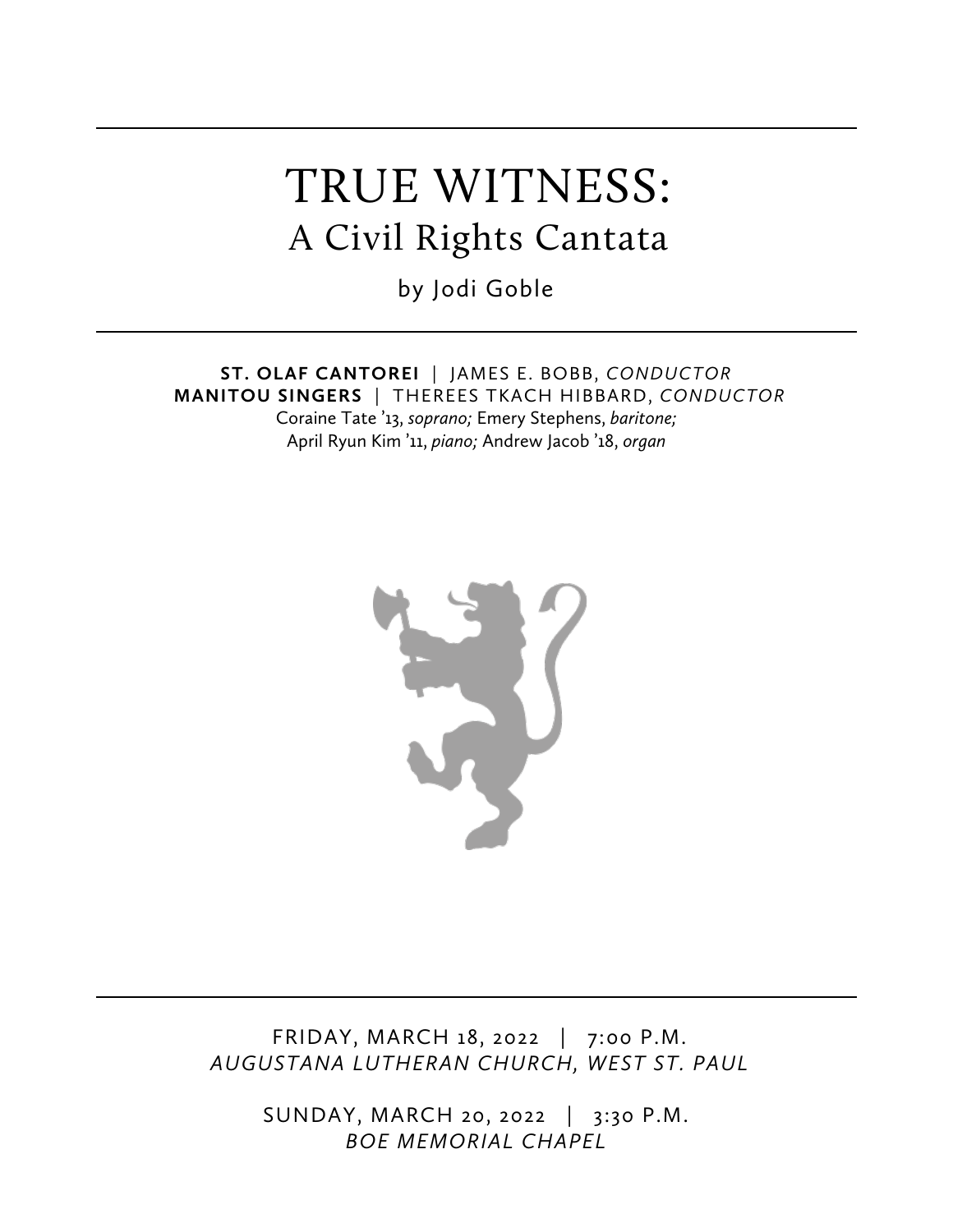Unauthorized photography or video/audio recording is prohibited. This concert is archived at http://www.stolaf.edu/multimedia Please silence your cell phone or other personal communication devices.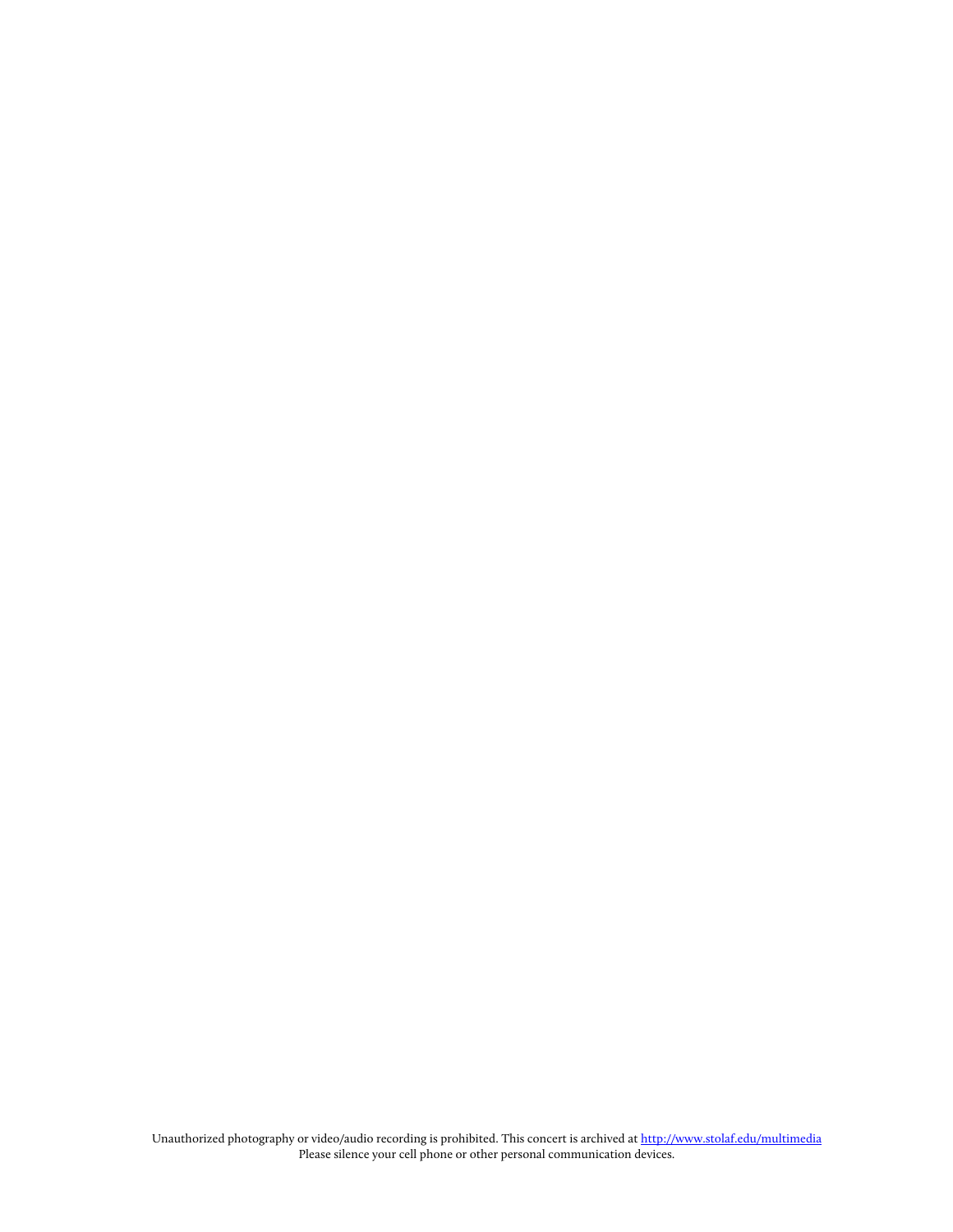# PROGRAM

# **Introducing** *True Witness: A Civil Rights Cantata Community Conversation*

# **True Witness: A Civil Rights Cantata** Jodi Goble (b. 1974)

Coraine Tate '13, *soprano*; Emery Stephens, *baritone* St. Olaf Cantorei | James E. Bobb, *conductor* Manitou Singers | Therees Tkach Hibbard, *conductor* April Ryun Kim '11, *piano*; Andrew Jacob '18, *organ*

*Texts drawn from African American women poets and civil rights activists from 1863 to present day*

# **I. PROCLAMATION**

# SOPRANO

The cause of freedom is not the cause of a race or a sect, a party or a class — it is the cause of humankind, the very birthright of humanity.

## COMBINED CHOIRS

It is the cause of humankind, the very birthright of humanity.

#### SSA CHOIR

My country, oh, when wilt thou triumph Over slavery, that terrible sin?

#### BARITONE

By virtue of the power vested in me … I do order and declare that all persons held as slaves … are, and henceforward shall be free.

#### SSA CHOIR

Till freed from this curse, thou canst never Hope blessings from heaven to win.

# BARITONE

And that the Executive government of the United States, including the military and naval authorities thereof, will recognize and maintain the freedom of said persons.

COMBINED CHOIRS Oh, when shall each child of our Father, Whatever his nation or hue, Be protected throughout thy dominions?

#### BARITONE

… And upon this act, sincerely believed to be an act of justice, warranted by the Constitution … I invoke the considerate judgment of mankind, and the gracious favor of Almighty God.

### SOPRANO

The cause of freedom … is the cause of humankind …

*— Text drawn from Anna Julia Cooper's* A Voice from the South*; Charlotte Forten's Parody on "Red, White and Blue," verse 1; and from the Emancipation Proclamation by Abraham Lincoln*

# **II. CHORALE**

# SATB CHOIR And let us remember Old Underground With all her passengers northward bound, The train that ran till it ceased to pay,

With all her dividends given away … As Israel through the Red Sea trod, Led by the mighty hand of God, They passed to freedom through a flood Whose every wave and surge was blood. And slavery, with its crime and shame Went down in wrath and blood and flame. ...

Oh, people chastened in the fire, To nobler, grander things aspire.

> *— Text drawn from Frances Ellen Watkins Harper's "Then and Now"*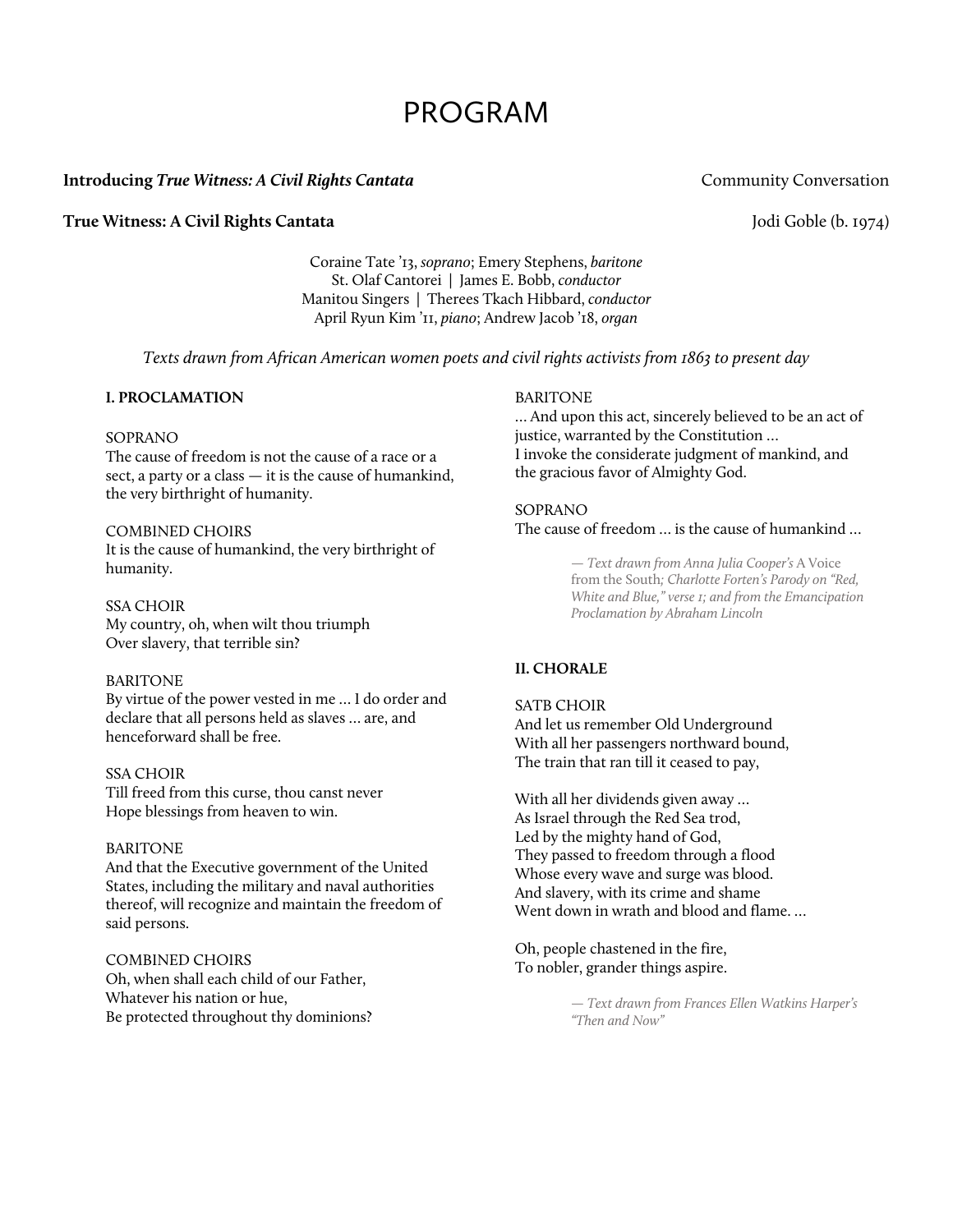# **III. OBJECTION**

# SSA CHOIR

I have had children and yet never owned one …

I want to know what has become of the love I ought to have for my children?

I did have love for them, but what has become of it? …

- I have had two husbands but I never possessed one of my own.
- I have had five children and never could take one of them up
- and say, "My child" … unless it was when no one could see me …

*— Text drawn from Sojourner Truth's "On The Injustice of Slavery"*

#### **IV. AFFIRMATION**

# SATB CHOIR

Has not God given to all his children the same rights? …

Who made your skin white — was it not God?

And who made my skin black — was it not the same God? ...

Children, learn to love.

*— Text drawn from Sojourner Truth's "On The Injustice of Slavery" and "On Race Relations"*

### **V. ENTREATY**

#### SOPRANO

Dear President Roosevelt, I am writing to you and sending some letters concerning the death of my son, who was killed and sunk in the river three miles south of Pickens on the Madison side.

### SATB CHOIR

Dear Madam, This Department is in receipt, by reference from the President, of your letter, concerning the alleged unlawful killing of your son…

### SOPRANO

His body was searched for and was found on the 4th of March with a block of iron fastened to him.

### SATB CHOIR

You apparently desire to bring action against the person or persons responsible.

#### SOPRANO

I have true witnesses. They were in the same house he was killed that night.

#### SATB CHOIR

You are advised that such civil actions must be handled by private counsel.

#### SOPRANO/SSA CHOIR

I am a poor woman. They take us as slaves in the South. I have tried every way to have a trial, but no lawyer will accept the case, because a white man killed an innocent man about a colored woman.

Is that the law in Mississippi? The Governor Paul Johnson would not hear me. But if the Lord be my helper I mean to send this statement to you, and all my true witnesses, hoping that you will make Pickens pay something for my son's body.

#### SATB CHOIR

It does not appear that the criminal jurisdiction of this Department can be invoked, since the matter of which you complain is within the exclusive jurisdiction of the State of Mississippi.

#### SOPRANO

My name is Jane Heggard. My son was murdered. His name was Willie Jack Heggard.

#### SATB CHOIR

The materials transmitted with your letter … are herewith returned.

> *— Text drawn from correspondence between Jane Heggard and the United States Attorney office, 1939–1941*

# **VI. LAMENT**

# SSA CHOIR

Sometimes I feel like a motherless child Sometimes I feel like a motherless child Sometimes I feel like a motherless child A long way from home

### BARITONE

I am a poor pilgrim of sorrow I'm tossed in this wide world alone No hope have I for tomorrow I'm starting to make heaven my home

BARITONE/SATB CHOIR Sometimes I am tossed and driven, Lord Sometimes I don't know where to roam I've heard of a city called heaven I'm starting to make heaven my home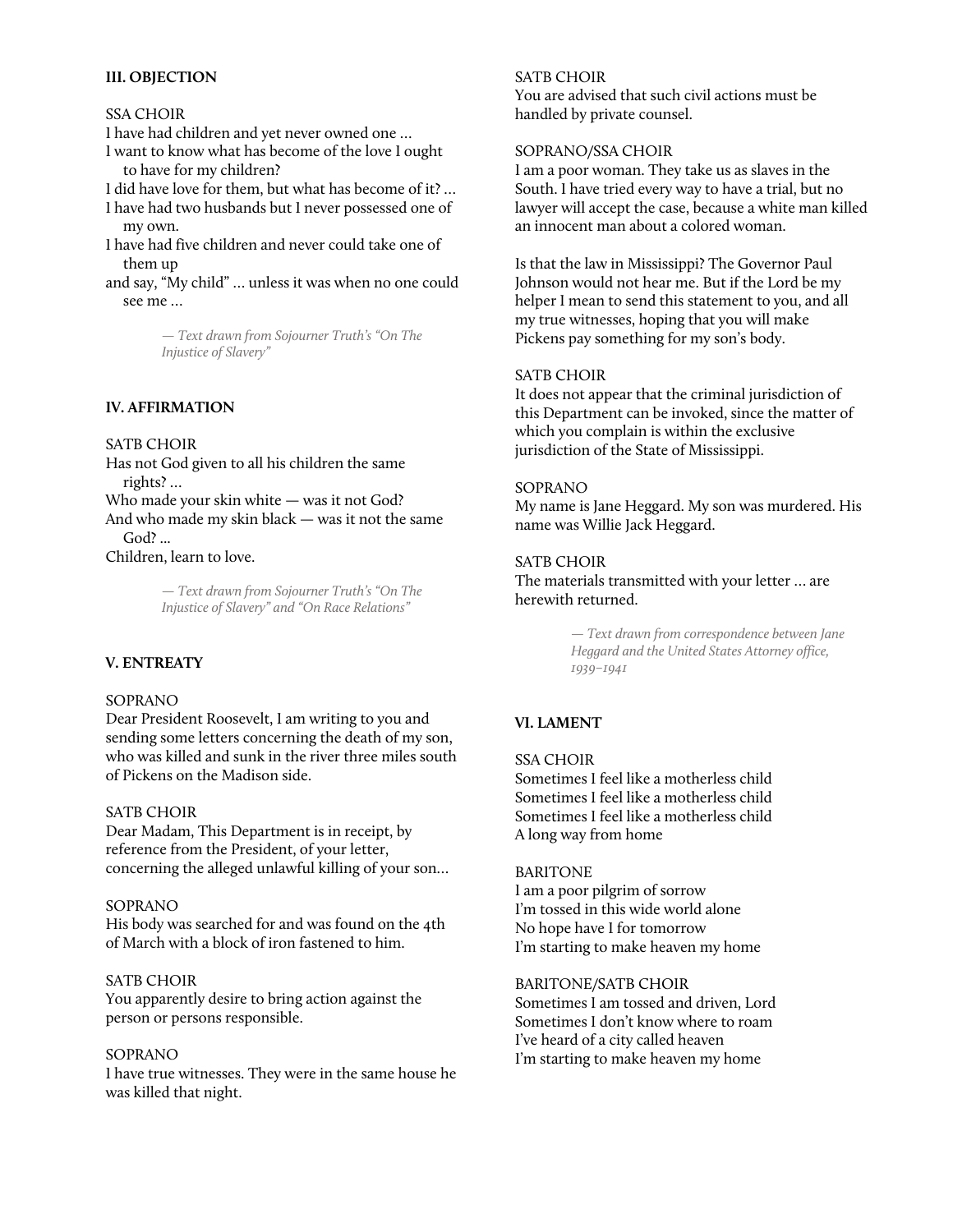# SSA CHOIR

Sometimes I feel like I'm almost gone Sometimes I feel like I'm almost gone Sometimes I feel like I'm almost gone A long way from home

#### BARITONE

My mother has reached that pure glory My father's still walking in sin My brother and sister won't know me Because I am trying to get in

### BARITONE/SATB CHOIR

Sometimes I am tossed and driven, Lord Sometimes I don't know where to roam I've heard of a city called heaven I'm starting to make heaven my home

# BARITONE I've heard of a city called heaven I'm starting to make heaven my home

*— Text drawn from African American spiritual "Sometime I Feel Like a Motherless Child"*

# **VII. RECITATIVE and MEMORIAL**

#### SOPRANO

And I recall the morning that the verdict came in, and we had been told it would probably be the first of the week, probably be Monday, so just take it easy. That morning the phone rang:

#### SATB CHOIR

"You've got to get here NOW. The jury's in."

#### SOPRANO/SATB CHOIR

And we rushed over there, oh God, and people were coming in from the streets … and the courtroom was filling up.

# SOPRANO

And the judge asked if they had reached a verdict, and they said

SATB CHOIR Yes

SOPRANO And he looked at the paper, and the verdict was read:

SATB CHOIR Guilty

SOPRANO I've never had that feeling in my life.

# SSA CHOIR If thou, O Columbia, my country, Were truly the home of the free, How gladly the hearts of thy children Would offer their homage to thee!

SOPRANO The cause of freedom … is the cause of humankind …

# SSA CHOIR Dorothy Malcolm, 1946; Mae Dorsey, 1946; Harriet Moore, 1951; We remember, we remember

# SATB CHOIR

Oh, just a rose perhaps Or even a handful of wild honeysuckle Or Star of Bethlehem and sweet alyssum Which says you remember kindly.

#### SSA CHOIR

Bessie McDopwell, 1956; Salma Trigg, 1965; Mattie Green, 1965; We remember, we remember

# SATB CHOIR For this I shall thank you. And more for the courage and strength you gave in the Struggle we call Life.

#### SSA CHOIR

Adlena Hamlett, 1966; Carrie Brumfield, 1967; We remember, we remember Maybelle Mahone, 1956; Ann Thomas, 1969; We remember, we remember

#### COMBINED CHOIRS

For this I shall thank you. By the touch of your shoulder to shoulder And the understanding glance of your eye And the hearty pull together of a sympathetic heart. Priceless and undying these as God's gracious bounty. And I shall thank you, wherever I am.

> *— Text drawn from Myrlie Evers-Williams's video interview (used by permission); Charlotte Forten's Parody on "Red, White and Blue," verse 2; list of names of female victims of unresolved racial violence from Northeastern University School of Law's Civil Rights and Restorative Justice Project; Anna Julia Cooper's,* A Voice from the South *and "No Flowers Please"*

**Hymn #325 "I Want Jesus to Walk with Me"** SOJOURNER *All stand and sing in unison*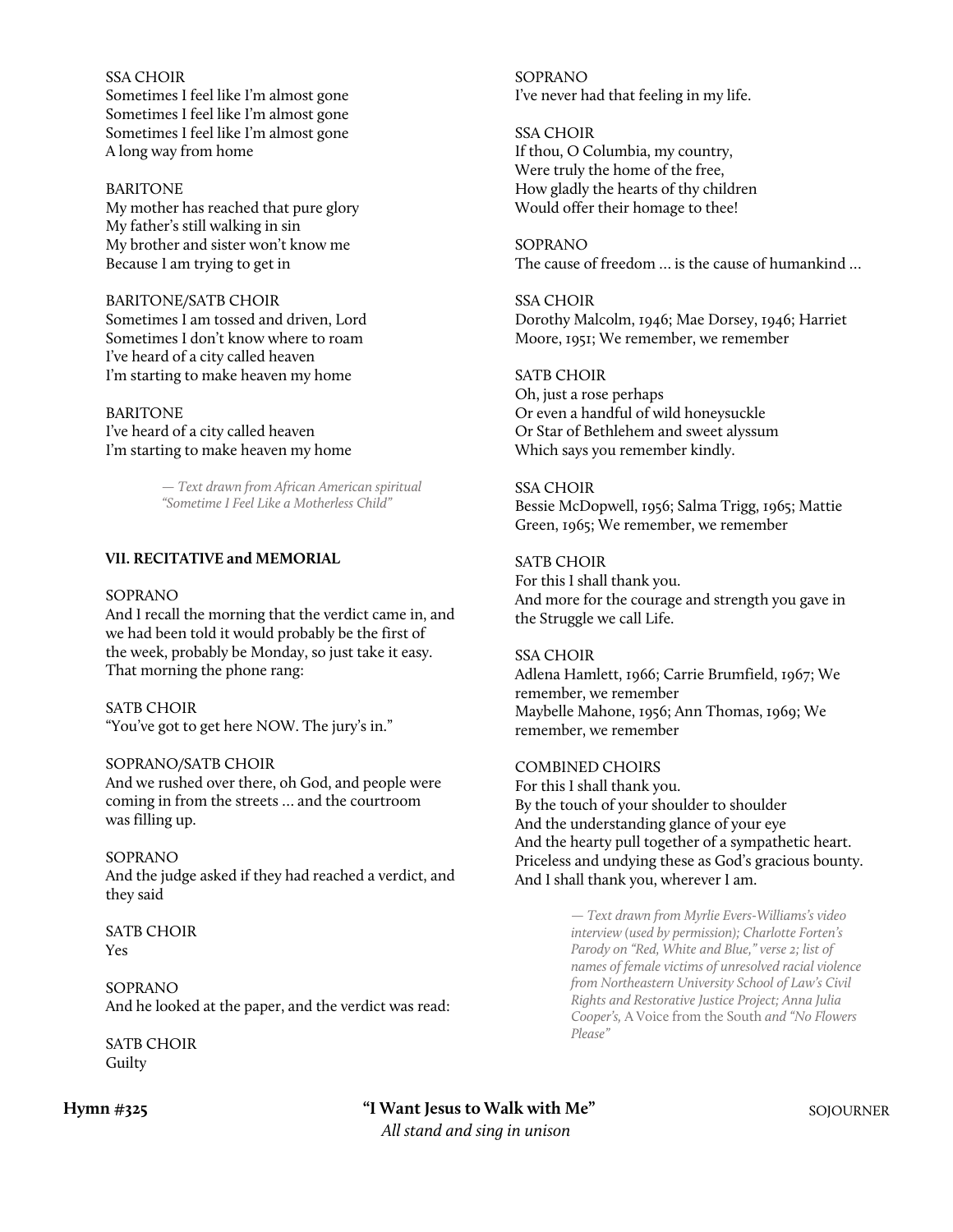# PROGRAM NOTES

# **True Witness: A Civil Rights Cantata** Jodi Goble (b. 1974)

Composed by Jodi Goble, *True Witness* was originally conceived by Professor Anne Harley and commissioned by Scripps College in 2013 to commemorate the 150th anniversary of the signing of the Emancipation Proclamation and the 50th anniversary of the assassination of Medgar Evers.

# Professor Anne Harley writes:

The vision for *True Witness* germinated in collaboration with the Northeastern University School of Law's Civil Rights and Restorative Justice Project, in conjunction with its director, Judge Margaret Burnham. The growth of the project involved the contributions of many scholars, activists, students, and artists at Scripps College, the American Antiquarian Society, and elsewhere. The guiding impulse to create *True Witness* was also deeply motivated by my experiences, as a foreigner, of teaching material about the African American civil rights struggle for the first time in Scripps's Core Program in 2010 and 2011, as one of the Core I faculty. It became apparent to me that even for many Americans, knowledge of civil rights is limited to a few iconic figures, and that the heroic accomplishments of African American women remain, for the most part, untold. Therefore, although the de facto goal of any composition is to create a compelling musical experience, I hope that *True Witness* will operate on many other levels: educational, commemorative, valorizing, and memorializing…

In convening a forum for civic discourse through the music rehearsal and performance process, it is my hope that *True Witness* will focus our attention on the history of civil rights in the U.S. and also spur self-examination of a struggle that is still very much with us today.

# Notes on the Cantata and Texts

# **"The cause of freedom is not the cause of a race or a sect, a party or a class — it is the cause of human kind, the very birthright of humanity."**

*True Witness* begins and ends with this compelling extract from Anna Julia Cooper's *A Voice From the South* (1892), from the chapter "Woman versus the Indian." Although Cooper's seminal work is probably unknown to many Americans, this phrase also appears on pages 26–27 of the current U.S. passport. Cooper's chapter deftly censured the white supremacist appeals that she heard in the American women's movement, and connected racial and sexual politics, placing African American women at the heart of both civil rights struggles.

The first movement then turns from Cooper's lines to Charlotte Forten's "Parody on 'Red, White and Blue'" composed in 1857. Couplets from Forten's poem, combined with Cooper's aphorism, together frame the overall structure of *True Witness*, opening and closing the entire cantata. Forten composed the parody as an alternative text (or contrafactum) to be sung to the popular nationalist tune, "Columbia, Gem of the Ocean." For several years following the Dred Scott decision (1857), the protesting abolitionists in Boston sang her poem in Faneuil Hall as part of their activist gatherings. Since "Columbia, Gem of the Ocean" is itself a parody of "Britannia, Pride of the Ocean," Forten's ingenious second revision cleverly aligned dissident abolitionist goals with the American revolutionary patriotism expressed in the first parody. In the same gesture, Forten challenged the fraudulent claims of freedom invoked in "Columbia, Gem of the Ocean," replacing them with her conditional entreaties: "If thou, O Columbia, my country/Wert truly the home of the free…" Goble has included the popular tune itself in the first and last movements, in a further musical parody.

In the first movement, Forten and Cooper's texts are juxtaposed with the baritone soloist's delivery of lines drawn from Lincoln's Emancipation Proclamation (1863). Although the Proclamation marked a hopeful moment in the civil rights struggle, it abolished slavery only in certain states. Both Martin Luther King and President Johnson considered the freedom instituted by the Proclamation a promise yet to be fulfilled, even 100 years later.

In the second movement, Frances Watkins Harper's activist poem "Then and Now" (1894) invokes a biblical parallel between the Red Sea, through which the Israelites escaped Egyptian slavery to freedom in a promised land, and the Underground Railroad, which helped African Americans reach freedom in the Northern States and Canada. Goble gave the biblicallyinflected text a chorale-like setting to both honor the religious theme, and to communicate the text as clearly as possible.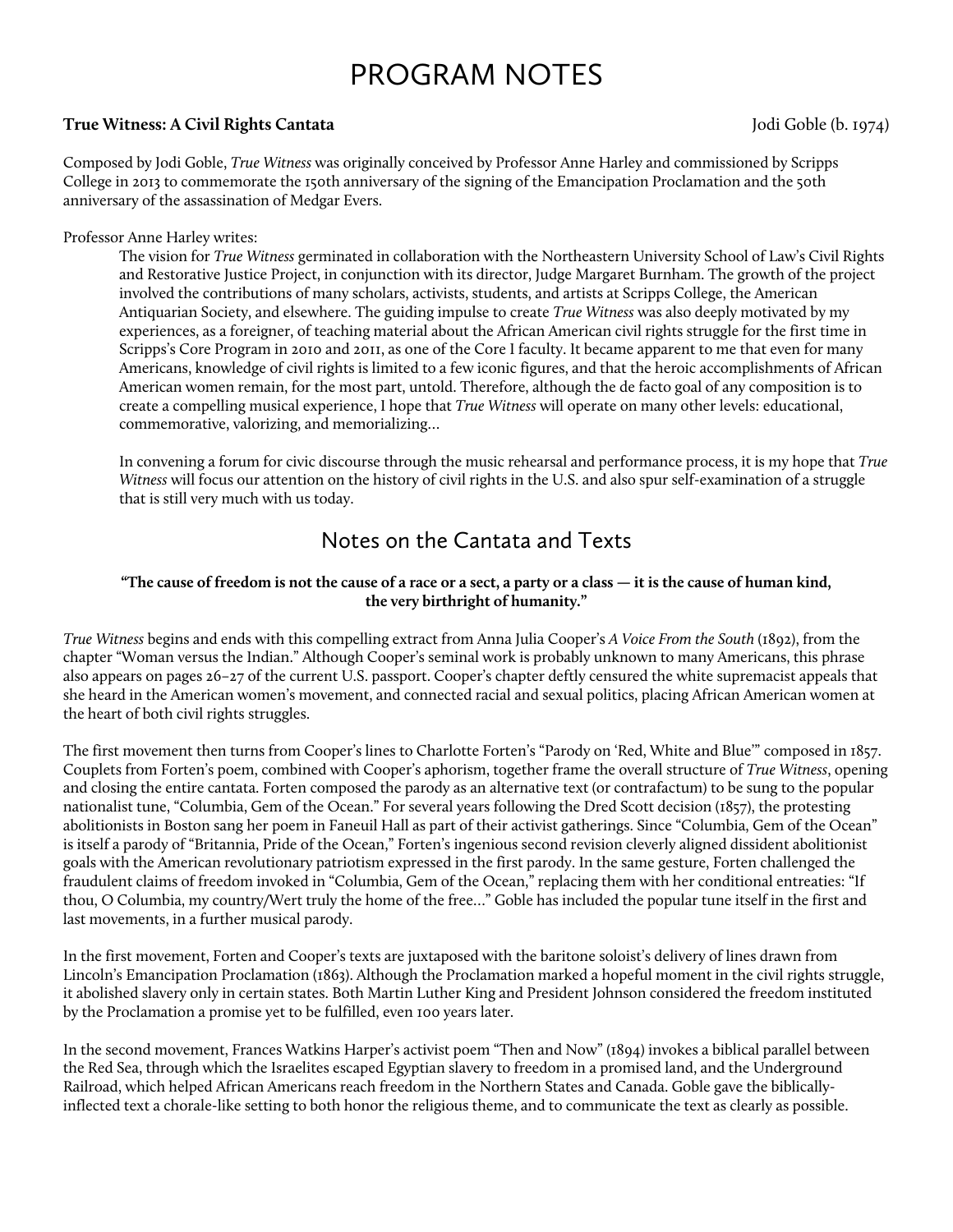The third and fourth movements present images of motherhood and children in excerpts from Sojourner Truth's speeches: "On the Injustice of Slavery" (1856) and "On Race Relations" (1863). In her first speech, she describes, as a mother, the deeply personal and searingly painful forced separation between herself, her husband, and their children, which was commonplace during slavery. The text of her second speech makes a universal appeal based in spirituality, expanding the term "children" to include the speaker herself, and all people, regardless of race.

The fifth movement continues to build on the theme of motherhood, this time setting two letters that were provided by the founder and director of the Civil Rights and Restorative Justice Project, Professor Margaret Burnham. The first letter, handwritten with great care in 1939, is from Jane Heggard of Pickens, Mississippi. The title of the cantata is drawn from her text. In her letter, Heggard bears "true witness" to the lynching of her son and demands justice from President Roosevelt. No one, including the state governor, would consider bringing a trial against the white perpetrator since, as Heggard put it, "they take us for slaves in the South." The typewritten response from the United States Attorney General's Office, refusing to take action, is a chilling example of how injustice can take shelter in administrative bureaucracy.

The sixth movement enlarges upon the theme of broken mother-child bonds in a setting of the African American spiritual "Sometimes I Feel Like a Motherless Child" for male solo and children's choir. In Goble's setting, the bass-baritone solo contrasts with the treble voices of the children's choir in the description of the spiritual journey taken by the soul in preparation for death.

The final movement honors Myrlie Evers-Williams and her tireless work, over more than three decades and in three trials, to bring her husband Medgar Evers's assassin to justice. Finally, on February 5, 1994, the courts delivered a guilty verdict, bringing the murderer to delayed justice. Her description of her experiences that day was transcribed from a video interview, and selections are excerpted for this movement with her kind permission. The soprano soloist delivers Evers's words, while a mixed-voice choir intones the responses of the jury in homophonic syllabic recitative.

Finally, in the closing movement, Goble creates a musical memorial for African American women activists who were killed by racial violence, setting their names and years of their deaths for the combined voices of the women's chamber choir. The names of these women, accompanied by parts of their heroic stories, are available on the websites of the Civil Rights and Restorative Justice Project and the Southern Poverty Law Center. It is Goble's intention that when *True Witness* is performed for memorial purposes, local communities should be encouraged to substitute some of those listed in this movement with the names of those they specifically wish to commemorate, giving the performance a more powerful healing action in each locality. The memorial is accompanied by part of the poem "No Flowers, Please" by Anna Julia Cooper, which she composed while contemplating her funeral at age 82. Cooper went on to live another 26 years.

 *— Notes by Anne Harley, Associate Professor of Music, Scripps College*

**All donations collected at these concerts will be directed to the Medgar and Myrlie Evers Institute. www.eversinstitute.org**

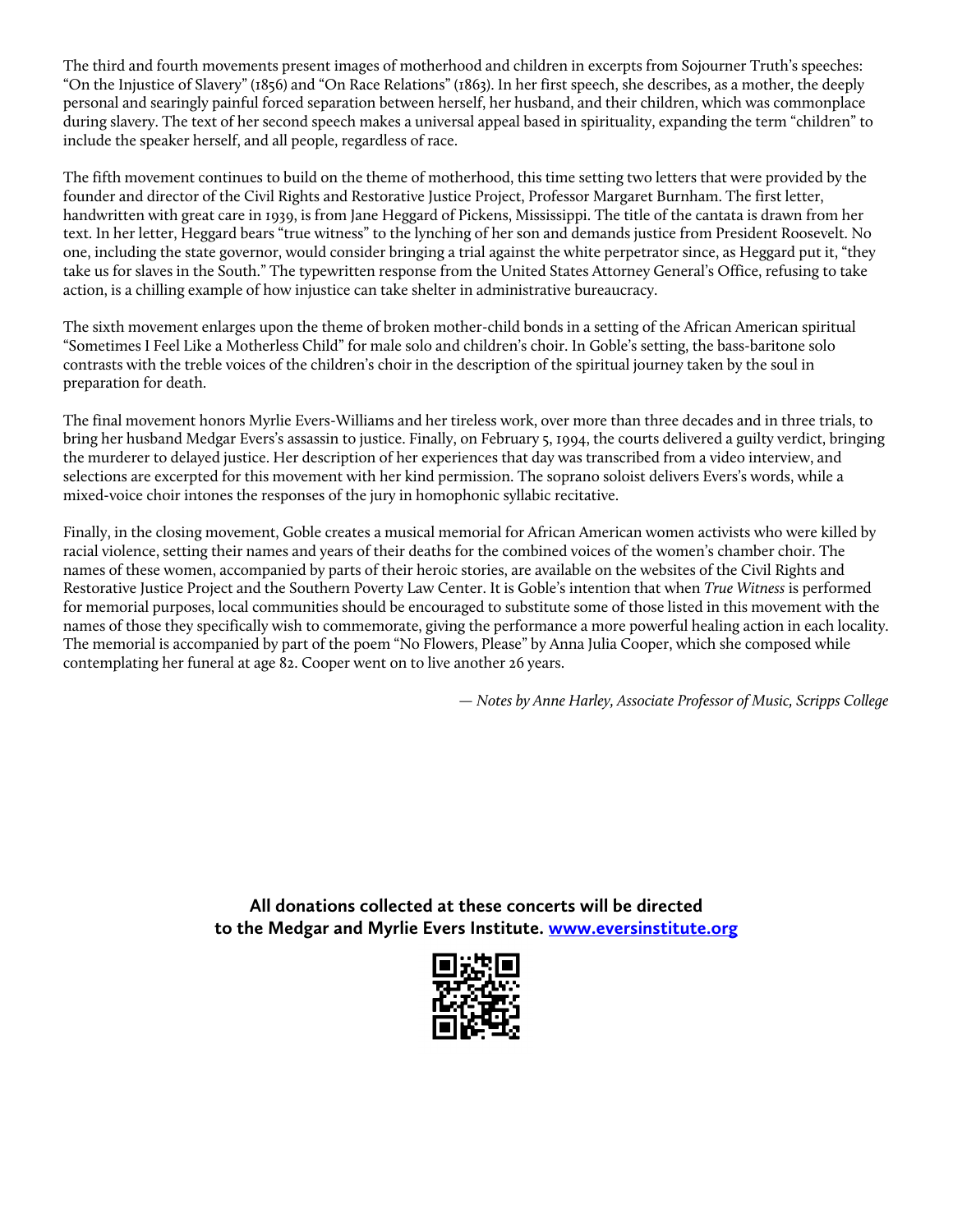# BIOGRAPHIES

**CORAINE TATE** placed as semi-finalist in the National Federation of Music Clubs Young Artist Program in 2021. She was also selected as a finalist in the 2020 ArtSmart Voice Competition. She appeared as one of 10 singers in Carnegie Hall's Songstudio Young Artist Program under the direction of Renée Fleming. Coraine performed the role of Rusalka with the Toronto Summer Opera Workshop and participated in the Art Song Festival at the Cleveland Institute of Music. She was also recognized as a semifinalist in the 2019 Orpheus Competition. Her numerous concert appearances include The Conservatory Project Recital Series at the John F. Kennedy Center, the Oregon Bach Festival, and Songfest at the Colburn School. She has participated in masterclasses with Craig Terry, Ana Maria Martinez, Roger Vignoles, Warren Jones, Dawn Upshaw, Martin Katz, and Nico Muhly.

**EMERY STEPHENS** Emery Stephens, baritone, joined the music faculty at St. Olaf College in 2019, where he teaches voice performance studies. Praised by the *Boston Phoenix* for his singing "with ringing suavity and articulate intelligence," he enjoys performing diverse vocal repertoire, from traditional to contemporary. A versatile and charismatic singer, Dr. Stephens has collaborated with the Boston Art Song Society, Abridged Opera of Ontario, Wilmington Symphony, Carolina Ballet with members of the North Carolina Symphony, Arbor Opera Theater, Michigan Philharmonic, Ann Arbor Symphony, Boston Lyric Opera/Opera New England, Michigan Opera Theatre's Community Education Programs, and the Detroit Jazz Festival in a revival of Dave Brubeck's *The Gates of Justice* with renowned jazz pianist Jason Moran and his trio, The Bandwagon. He has performed works by contemporary American composers, such as *True Witness: A Civil Rights Cantata* by Jodi Goble; *The Passion of John Brown by Jesse Ayers and Paddle to the Sea* by Andre Meyers with the Michigan Philharmonic; *JFK: The Voice of Peace* by Dan Welcher with the Handel and Haydn Society, and jazz-inspired *Sweet Music in Harlem* by Andy Kirschner, based on a children's book, commissioned by the Ann Arbor Symphony. The *Boston Globe* wrote, "As Mel in Michael Tippett's opera, *The Knot Garden*, Stephens disappeared entirely into his character." As a singing actor, he has worked with innovative stage directors — Simon Target, Elkhanah Pulitzer, Dorothy Danner, Kay Walker Castaldo, Will Graham, and noted choreographer Bill T. Jones. Additionally, he sang supporting roles in Monteverdi's *L'Orfeo*  with conductor Andrew Parrott, lutenist Paul O'Dette, and the Boston Early Music Festival Orchestra in Sanders Theatre at Harvard University. An enthusiastic advocate for music education and inspiring communities through vocal music, Dr. Stephens is a master teacher for the "Song of America" project through the Hampsong Foundation, which explores classic American songs' diversity as an interdisciplinary lens for teaching K–12 students. His past engagements as a teaching artist include Carnegie Hall/Weill Music Institute, Fenimore Art Museum in Cooperstown, New York, and the Northwest Museum of Arts and Culture sponsored by the Spokane Symphony. Additionally, his workshop presentation, "Mirror on the Wall: Self-Care and Modeling Healthy Vocal Habits in the Classroom," was launched at the 2017 All-State Conference of the Arkansas Music Educators Association. A 2014 Africana Artist-in-Residence at the University of North Carolina at Charlotte, Dr. Stephens has presented at

conference sessions for the International Congress of Voice Teachers, International Society for the Scholarship of Teaching and Learning, Garth Institute for Music Research, National Association for the Study and Performance of African American Music, and the African American Art Song Alliance. He has been collaborating with Dr. Caroline Helton from the University of Michigan as a co-founder of the "Singing Down the Barriers" project since 2004. They have published articles in the Journal of Multicultural Teaching and Learning and the NATS Journal of Singing. Their latest publication is a chapter on African American Art Song in *So You Want to Sing Spirituals: A Guide for Performers by Randye Jones*, published for the National Association of Teachers of Singing by Rowman and Littlefield. A native of Boston, Massachusetts, Dr. Stephens earned degrees from Gordon College (bachelor of arts), Boston University (master of music), and a doctor of musical arts in voice performance from the University of Michigan. As a regional finalist for the Leontyne Price Vocal Arts Competition, he sang in masterclasses for Nico Castel, Martina Arroyo, Darryl Taylor, and composer Robert Owens, and has completed summer workshops at the Eastman School of Music, Westminster Choir College, David Jones Teacher Mentoring Seminar (New York), and with Los Angeles vocal coach, Lisa Popeil, on the pedagogy of contemporary commercial technique and vocal styles (Voiceworks Method). Dr. Stephens is a member of the National Association of Teachers of Singing (NATS), College Music Society, Musical Theatre Educators' Alliance and is an adjudicator for NATS auditions and the George Shirley Vocal Competition.

**DR. APRIL RYUN KIM** has given numerous performances as a soloist, collaborative pianist, and chamber musician. As an advocate and having enthusiasm for new music, she has performed in various new music ensembles including the St. Olaf Faculty Chamber Ensemble, and is a regular performer in 10th Wave Chamber Collective, a Twin Cities-based ensemble. Furthermore, in 2018, she commissioned and gave the world premiere of 가위 *(Scissors): Fantasia Toccata*, written by composer Jiyoun Chung. Dr. Kim has been invited to present and perform at numerous conferences including the CMS Regional Conferences, the Music By Women Festival, the Women Composers Festival of Hartford, and a Powerful Force: Women in Music Conference. Additionally, she has presented at the 2019 CMS International Conference held in Belgium, the Third Compositions in Asia Symposium and Festival, and the 2021 National Conference on Keyboard Pedagogy. A native of Minnesota, Dr. Kim completed a bachelor of music in piano performance with a collaborative emphasis from St. Olaf College, master of music in solo and collaborative performance from the Cleveland Institute of Music, and doctorate of musical arts in piano performance from the University of Missouri-Kansas City. Her former teachers include Kent McWilliams, Kathryn Brown, Anita Pontremoli, and Diane Helfers Petrella. Dr. Kim is currently visiting assistant professor of music at St. Olaf College.

**ANDREW JACOB** holds an active career as an organist and church musician. He serves as the organist and co-director of music at Augustana Lutheran Church in West St. Paul, Minnesota. He has appeared as a recitalist and hymn festival leader around the country in academic institutions and churches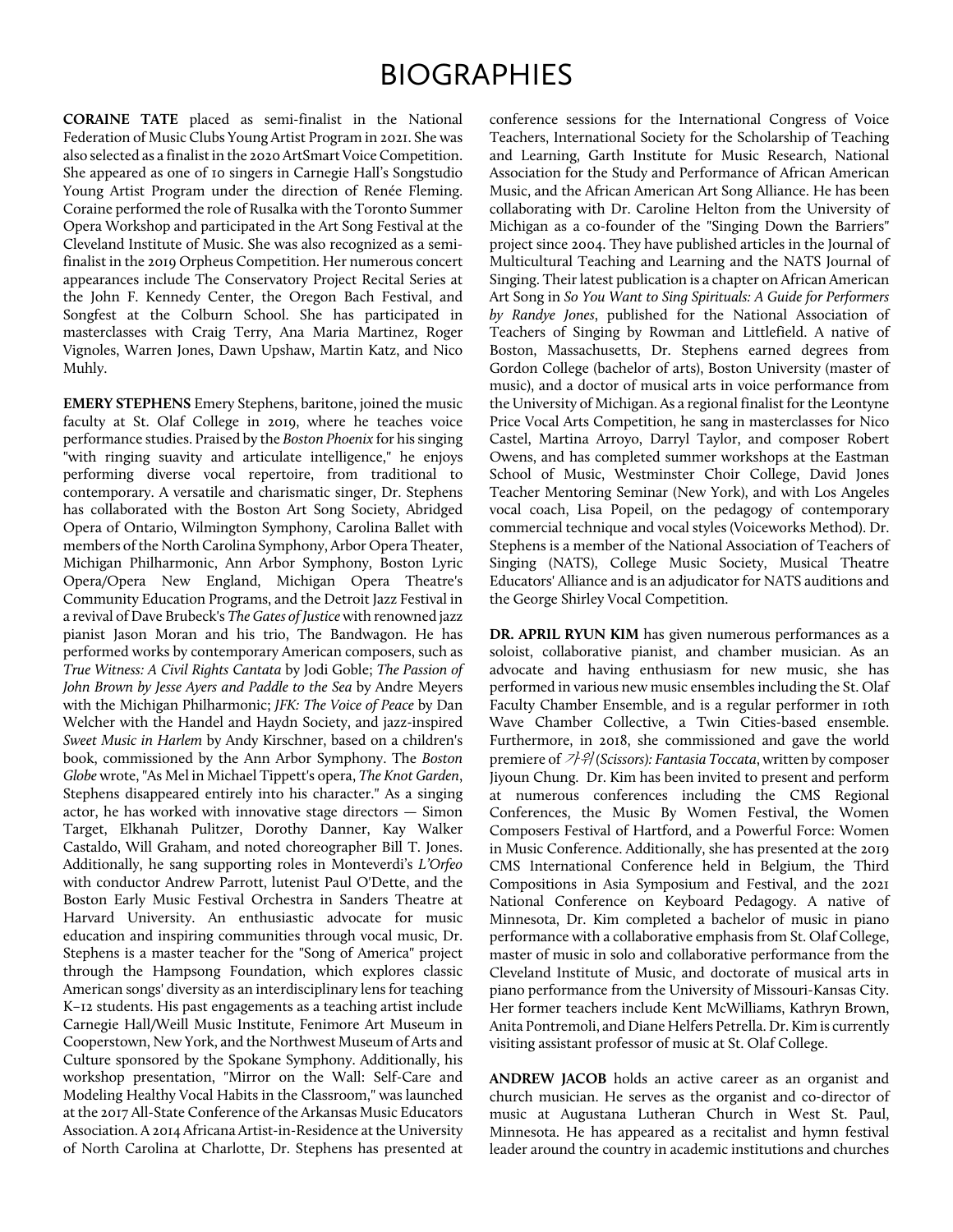of various denominations. A multiple prize winner, he is the recipient of the 2019 Ruth and Paul Manz Scholarship Competition administered by the Lutheran School of Theology at Chicago, the 2020 American Guild of Organists' Student Commissioning Project Grant, and the 2021 Richard VanScriver Church Music Scholarship in Organ through Metropolitan Music Ministries in Charlotte, North Carolina. He has held past positions as the director of traditional worship at Rehobeth United Methodist Church in Greensboro, North Carolina, the inaugural organ scholar at Lutheran Church of the Redeemer in Atlanta, Georgia, and interim cantor to the student congregation at St. Olaf College in Northfield, Minnesota. Andy's greatest joy at the organ comes when leading a worshiping congregation in song. He regularly incorporates improvisation into his service playing, working to find ways to exegete hymn texts through music. He has been invited to coach hymn playing and improvisation techniques at continuing education conference for organists and church musicians. Andy holds a bachelor of arts degree in music from St. Olaf College and a master of music degree in organ performance from the University of North Carolina School of the Arts (UNCSA) where he was a Kenan Organ Scholar. His primary teachers have included Dr. Catherine Rodland and James E. Bobb at St. Olaf and Dr. Timothy Olsen at UNCSA.

Composer **JODI GOBLE** writes text-based, character-driven music fueled by her extensive background as a vocal coach and song-specialist collaborative pianist; her compositions have been performed across the United States and internationally, published in two volumes of song anthologies by NewMusicShelf, and featured on National Public Radio. She is the 2013 winner of the Iowa Music Teachers Association Commission Competition and second-prize winner in the 2016 National Association of Teachers of Singing Art Song Competition. She also placed as a NATS ASCA finalist in 2008 and 2017 and as the honorable mention winner in 2015. Until 2009, Goble was a member of the voice faculty at Boston University's College of Fine Arts, senior vocal coach and coordinator of opera programs for the Boston University Tanglewood Institute, and primary rehearsal pianist of the Boston Symphony Orchestra's Tanglewood Festival Chorus. Now associate teaching professor in Voice at Iowa State University (ISU) and recipient of the ISU Early Achievement in Teaching Award, Goble collaborates regularly in recital with bassbaritone Simon Estes and is the pianist and artistic director for the Simon Estes Young Artist Concert Series. She is the official pianist of the Metropolitan Opera National Council Auditions in Iowa. Goble holds bachelor's degrees in violin and piano performance from Olivet Nazarene University and a master of music in collaborative piano and chamber music from Ball State University.

**JAMES E. BOBB** is the Elliot and Klara Stockdahl associate professor of organ and church music and director of the St. Olaf Cantorei. Bobb holds performer's certificates and master of music degrees in organ and harpsichord performance and literature from the Eastman School of Music, where his teachers included Russell Saunders and David Craighead in organ and Arthur Haas in harpsichord. His undergraduate work was at Capital University, where his teachers were Janet Linker in organ and Frank Hussey in piano. James Bobb served as minister of music at First Congregational Church, Columbus, Ohio from 2009–2012.

He also taught organ and organ literature at Capital University in Columbus. For 15 years prior to that, Bobb served the Lutheran Church of the Incarnate Word in Rochester, New York. Following the Lutheran cantorial tradition, Bobb regularly composes or improvises music for weekly worship and directs the 70-voice St. Olaf Cantorei in concerts, worship services, and the annual St. Olaf Christmas Festival.

**DR. THEREES TKACH HIBBARD** is the director of the Manitou Singers and St. Olaf Chamber Singers, and teaches conducting, choral literature, and voice at St. Olaf College. She has served as conductor, adjudicator, choreographer, and clinician for numerous choral organizations throughout Great Britain, Europe and North America; as well as in Greece, Hong Kong, and Muscat, Oman. Her work as a voice and movement specialist in the training of choral singers and conductors has created unique opportunities for her to collaborate with choirs and conductors from around the world. Prior to her appointment to the St. Olaf faculty, she served as associate director of choral activities at the University of Nebraska-Lincoln, as well as previously working for 12 years as a singer, dancer, conductor, Association of British Choral Directors' courses tutor, and senior lecturer at several London area colleges and universities including the London College of Music, the Royal College of Music Junior Department, Imperial College, and Roehampton University. Her research on enhancing choral performance through movement training has led to the development of a comprehensive choral education philosophy of "BodySinging"; most clearly demonstrated through her work with choirs such as the Oregon Bach Festival Youth Choral Academy, the Animato Choir of Lesvos, Greece, and The American Boychoir. In addition to her work as a director and teacher, she has also performed professionally as vocal soloist, dancer, and choral singer in London, UK and throughout the United States. She has been a member of the Oregon Bach Festival Chorus for many years, which received a Grammy award in 2000 while under the direction of Helmuth Rilling for their performance of Penderecki's *CREDO*.

First established in the 1960s as the Campus Choir, the **ST. OLAF CANTOREI** was formed to provide additional opportunities for more students to participate in the St. Olaf choral tradition. In 1986, the choir assumed its present name, which comes from the German word *Kantorei* ("choir"). Like its historic prototype, the SATB voice ensemble is a relatively complete musical organization of instrumentalists and singers which has become known for creative programming. The ensemble blends the St. Olaf choral tradition with instrumental color, uniquely honed and focused to lead worship and provide a distinctive musical and spiritual experience.

Comprised of select alto and soprano voices from the first year class, the **MANITOU SINGERS** is one of the most popular music organizations on the St. Olaf College campus. Despite a complete turnover in personnel each year, the 100-voice choir sings at the opening worship service of the college as well as at various campus functions throughout the year, including daily chapel and church services, the annual St. Olaf Christmas Festival, Family Weekend Concert and its own spring concert. With a repertoire that ranges from sacred and secular to popular ballads, the Manitou Singers have broad appeal both on and off campus.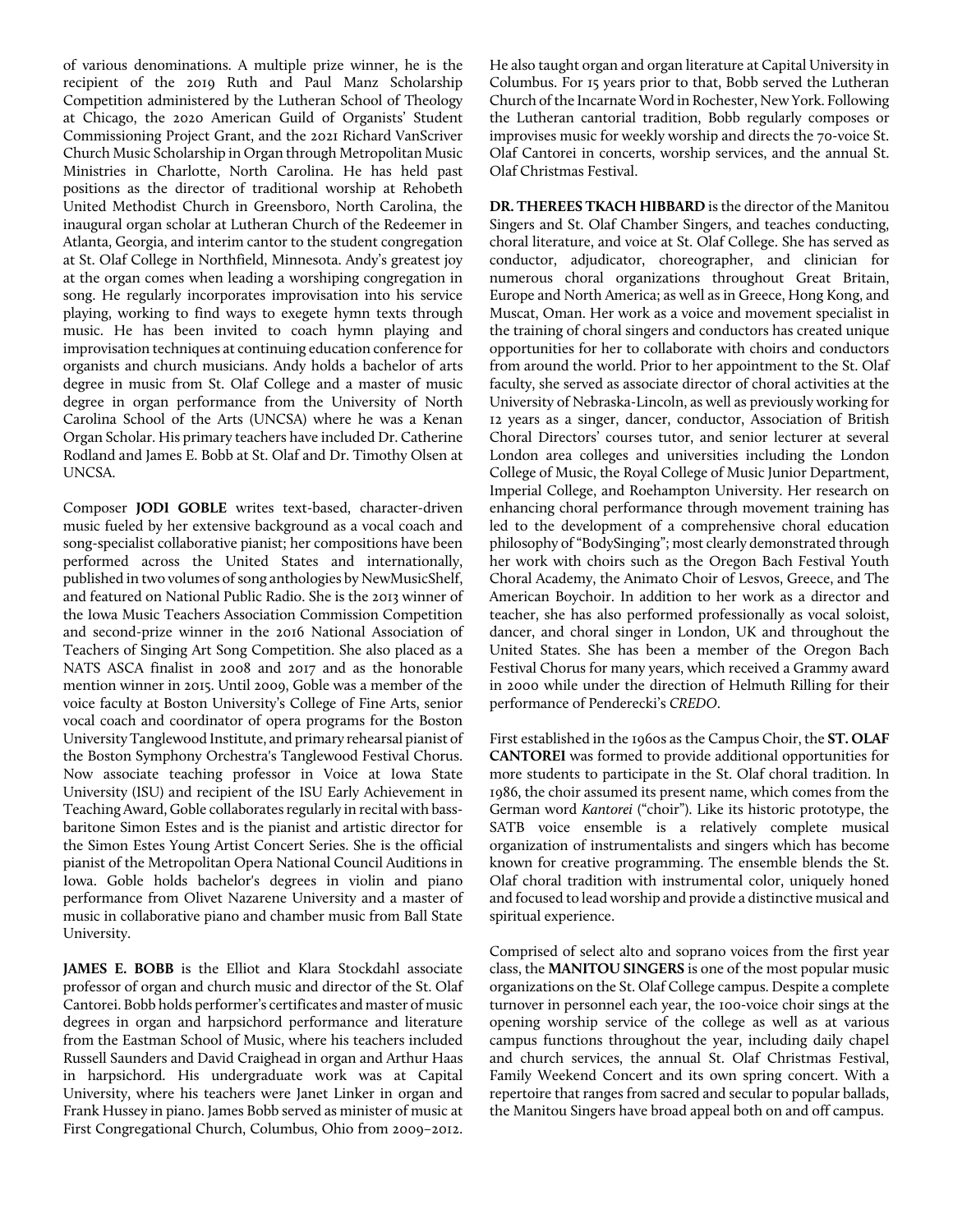# ST. OLAF CANTOREI JAMES E. BOBB, *CONDUCTOR*

#### **SOPRANO I**

Brooke Edberg, *Columbia Heights, Minn.* Meredith Frey, *Broomfield, Colo.* Lydia Hill, *Ankeny, Iowa* Elena Getchell, *Forest Lake, Minn.* •Dorienne Hoven, *Minneapolis, Minn.* Abbey Kelley-Lanser, *Hopkinton, Mass.* Karla Kroschel, *Lake Elmo, Minn.* Christina Lihnakevic, *Farmington, Minn.* •Sophia Rice, *Seattle, Wash.* Raina Swanson Edson*, Bellevue, Wash.*

#### **SOPRANO II**

Renee Audette, *Baltimore, Md.* Briar Bell, *Helena, Mont.* Emily Domres, *Sartell, Minn.* Kathleen Hoiriis, *Minnetonka, Minn.* Samantha Maul, *Madelia, Minn.* Emma McClure, *Aurora, Colo.* ^Emily McCoy, *Eagan, Minn.* Hannah Richey, *Seattle, Wash.* •McKenna Steineman, *St. Charles Mo.* Xin Tong, *Zhengzhou, China* Sonia Wessen, *Providence, R.I.*

#### **ALTO I**

Madeline Bailey, *Ashby, Minn.* Olivia Carlson, *Bemidji, Minn.* Kimberly Crosby, *Milwaukee, Wis.* Katie Gunn, *Greenfield, Ind.* Madeline Haase, *St. Paul, Minn.* Annalissa Lane, *Williamsburg, Iowa* Grace Lofstrom, *Eden Prairie, Minn.* Isabella Myers, *La Grange Park, Ill.* Hannah Summers, *Spokane, Wash.* Sarah Teske, *Onalaska, Wis.* Alia Van Lith, *Brookfield, Wis.* Darby Wilson, *Northfield, Minn.*

### **ALTO II**

Sophia Davies, *Carmel, Calif.* Anja Bunge Dulin, *St. Peter, Minn.* Viveka Hall-Holt, *Northfield, Minn.* Emily Knuths, *Madison, S.D.* Kayla Kroschel, *Lake Elmo, Minn.* Megan Lu, *Overland Park, Kan.* Grace Martin, *Fairbanks, Alaska* Holly Petersen, *Holland, Mich.* Alyssa Vue, *Lino Lakes, Minn.* Taylor Wesseln, *Yankton, S.D.*

# **TENOR I**

Parker Barrette, *Lisle, Ill.* Clay Hawkins, *Foster City, Calif.* •Seth Mutenda, *Tokyo, Japan*

#### **TENOR II**

Ian Baxter, *Hopkins, Minn.* Zach Husten, *Stillwater, Minn.* Thomas Krueger, *Lakeville, Minn.* Evan Schlicht, *Mount Pleasant, Wis.* Henry Vermeer, *Des Moines, Iowa*

#### **BASS I**

Tyler Haines, *White Bear Lake, Minn.* Hans Halstead, *Minnetrista, Minn.* Theodore Holthaus, *Waukon, Iowa* Jack James, *Winnetka, Ill.* Micah Land, *Clovis, N.M.* Zane Ross, *Corvallis, Ore.* Oliver Steissberg, *Davis, Calif.* Noah Trombley, *Sartell, Minn.*

#### **BASS II**

James Carlson, *St. Paul, Minn.* Lucas Jindra, *Beverly, Mass.* Gabe Lepak, *St. Louis, Mo.* Leo Libet, *Davis, Calif.* Andy Nelson, *Maple Grove, Minn.* Aidan Sivers-Boyce, *Portland, Ore.* Jesse Stone, *Santa Cruz, Calif.*

• Officer ^ Manager

#### **MUSIC ORGANIZATIONS AND COLLEGE RELATIONS**

Michael Kyle '85, *vice president for enrollment and college relations* Jean Parish '88, *director of college relations for music organizations*  Terra Widdifield '95, *associate director of music organizations*  Connor Smith, *assistant director of music organizations for audience development* Sarah Gingerich '11*, assistant director of music organizations for project management* Courtney Kleftis, *associate librarian for ensembles & performing rights* Kiernan Bartlett '21, *arts management intern for production & concert management* Ella Harpstead '20, *arts management intern for marketing & touring*

**FINE ARTS ADMISSIONS** 

Molly Boes Ganza '08, *associate dean of fine arts recruitment*

#### **DEPARTMENT OF MUSIC**

Kathryn Ananda-Owens, *department chair* David Carter, *department vice-chair* Barb Barth, *academic administrative assistant – music* Lisa McDermott, *academic administrative assistant – music*  Jason Bystrom, *instrument coordinator*

#### **BROADCAST/MEDIA SERVICES**

Jeffrey O'Donnell '02, *director of broadcast/media services* Sean Tonko, *associate director of event operations* Rebecca Beam '18, *assistant director of production*